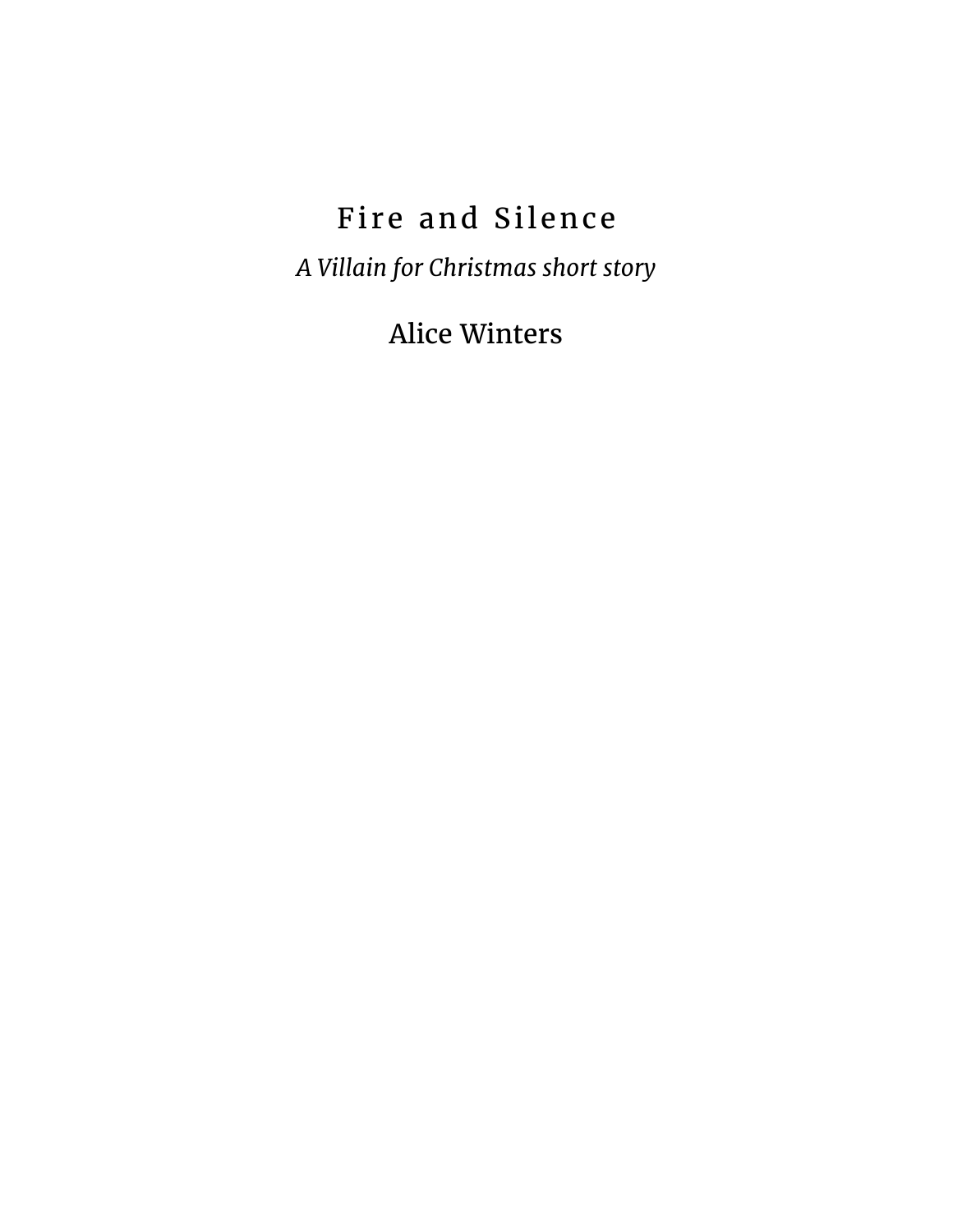Note: This short story should be read after A Villain for Christmas. Reading it before will spoil big parts of the book and it will also not make sense. If you enjoy the short and want to hear more about Nolan and Lex, please let me know!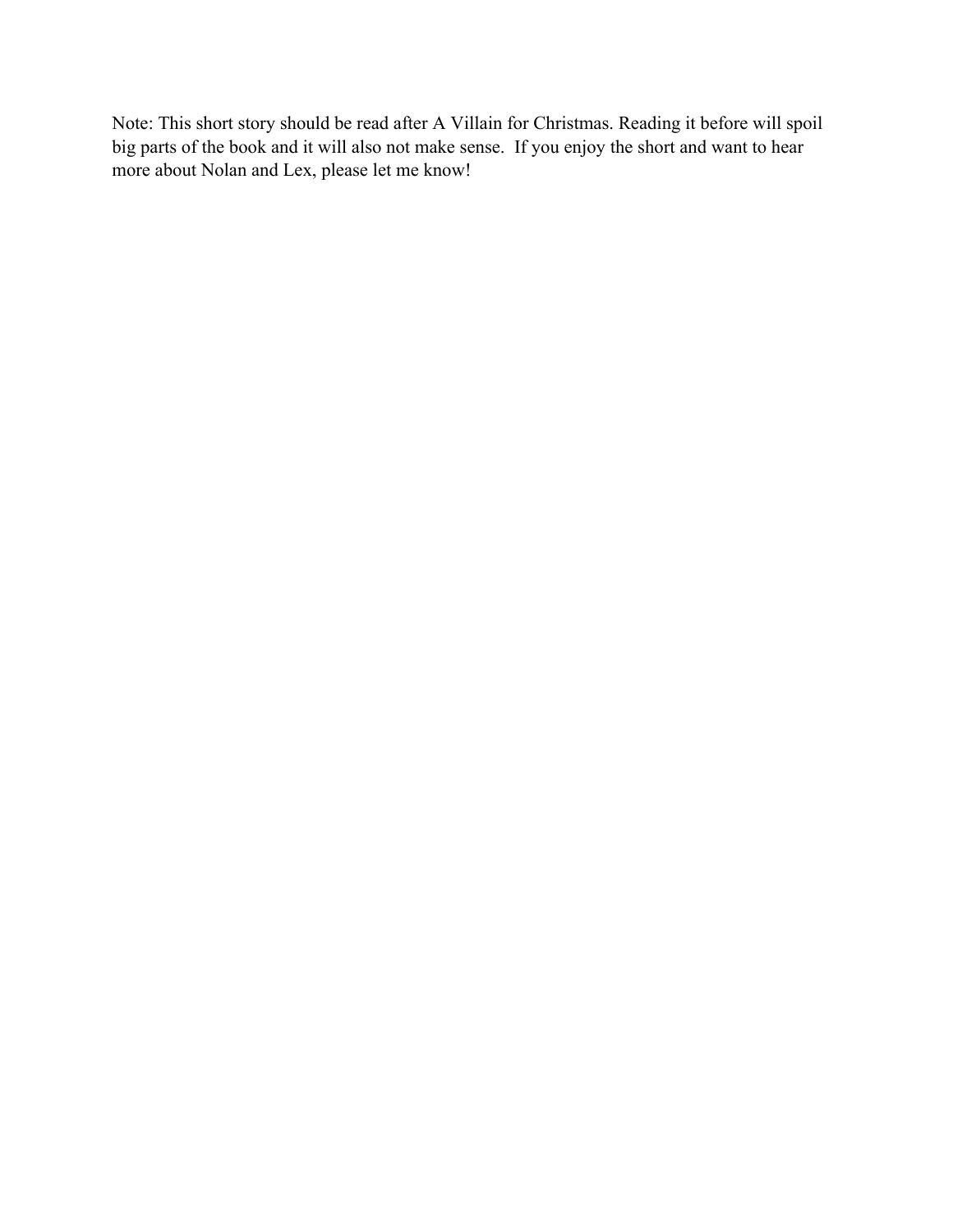## NOLAN

Silence, silence, silence.

I'm surrounded by people yet almost coated in silence. The voices had become deafening, to the point where I was drowning. I'd thought I could never escape. It was so extreme that I couldn't sleep, I couldn't even function anymore. But then Marauder made it all go away.

I feel weird, euphoric, strange, confused. But the voices are *gone*. Almost.

I can still hear some, but they're whispers, and after the years of pounding noise in my brain, I will welcome whispers with open arms. I can ignore whispers. But the whispers are getting louder. Is my power returning to me?

But at what cost has this come? What cost was it? My brain feels weak, it's hard to even think about what has been happening. It's like it hurts to concentrate anymore, so I just push it away and listen. Because when I listen to Marauder, the voices become calm.

I feel something tug at my leg and look down as a small terrier paws at my pants. He's the size of my cat but looks frazzled with hair sticking every which way. "Hey, buddy," I say as I kneel down and pet the wiry head. He claws at my pants, clearly wanting to be picked up so he doesn't get trampled in this mass of people.

Someone slams into me, snapping me back to the party that rages on around me. People are drinking and laughing, some are dancing and moving to the music.

"I'm so sorry," the young man says as he sets a hand against my shoulder, and I realize that he'd spilled his drink all down me and I hadn't even noticed. Even though the voices are gone, I feel weird. Hazy, almost. Which is why I didn't even notice the man spilling his drink on me until he said something.

I look around for the dog I'd been petting, but he's scampered off.

The apologetic man smiles. "I am the biggest klutz alive. I even scared your dog off. I'm sorry! My mom used to say that I'd lose my head if it wasn't attached. Not because I'd forget it but because I'd like trip and knock my head off… you know what? It made sense when I was like five." He gives me a nervous laugh, but what I notice most of all isn't what he looks like, or what he sounds like, but the pattern of his thoughts.

They're oddly calming, almost soothing, and I find it strange. I can hear his thoughts, but I can't understand them. My power is currently too weak for that when I'm in a room filled with others, but I can feel him, and he feels oddly peaceful.

"It's okay," I say before giving him a smile. "Let me get you another one." What am I doing? I'm supposed to be on lookout, not getting some strange man a drink, but something about his mind intrigues me.

He's very average-looking with light hair and brown eyes. I don't recognize him, but he feels strangely familiar in this chaotic world.

He gives me a huge smile. "I would love that, but I should be the one getting *you* something. I literally walked straight into you because I may or may not have been playing on my phone. The embarrassing thing is that I make fun of people for doing that and here I am… playing a game on my phone at a party. I'm phenomenal at parties, if you can't tell."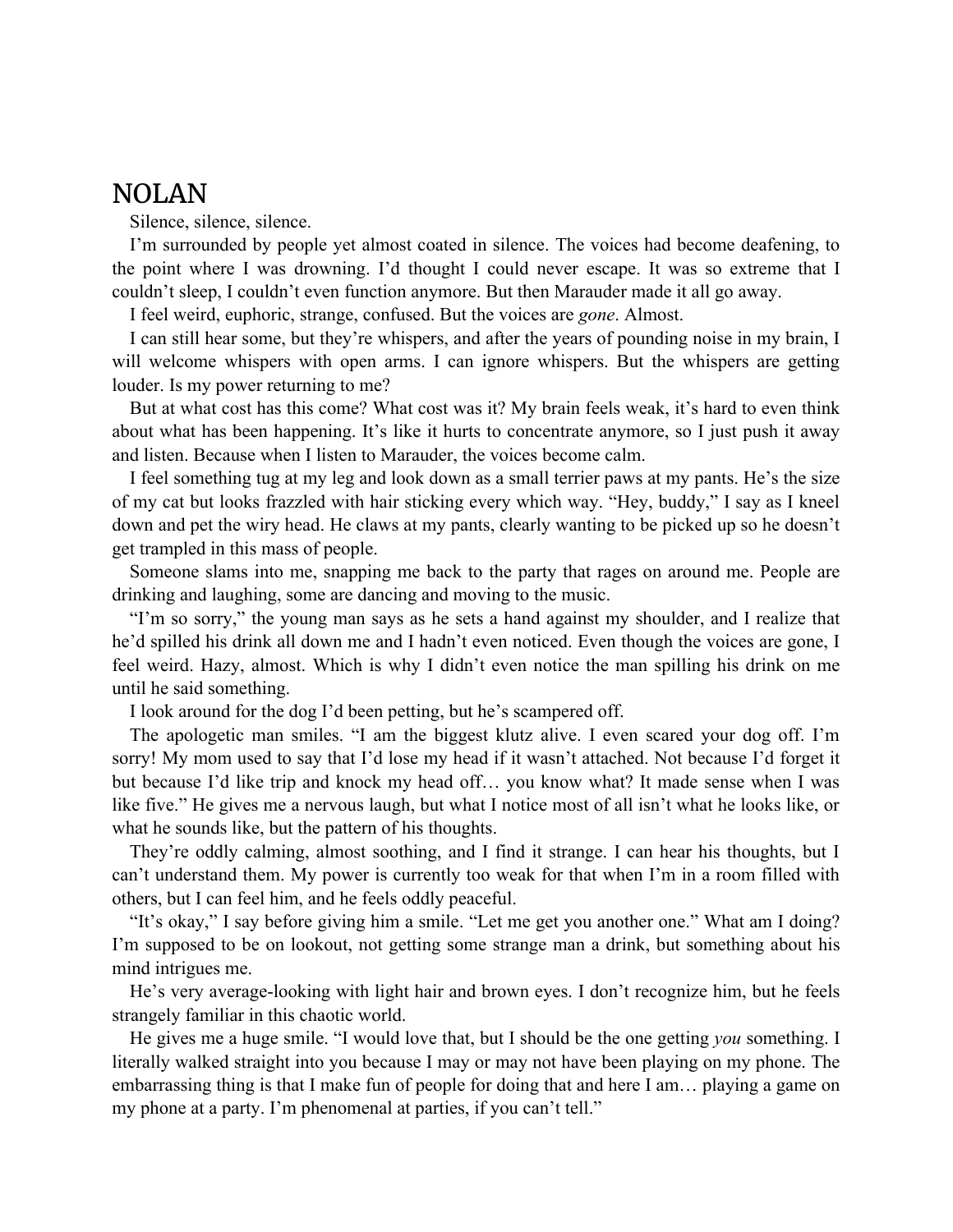I smile. "I've noticed. Do you have any other party tricks?" I ask as I walk over to the serving table and pick up some napkins to mop at my shirt. Before I get to it, he grabs a handful and starts blotting my shirt.

"Well… I can pinpoint the dog and zero in on it. That must have been how I ran into you. I subconsciously headed for the dog you were petting. I can also disappear in plain sight."

I'm not sure how he could disappear. I feel like I could find his mind out of a crowd with my eyes closed. But why? Besides my family, no one's minds are ever unique. They're all a whirlwind of thoughts that drag me down and drive me crazy. And really, only Landon's voice stands out and I feel like it's because I'm closest to him.

Landon… where is Landon? Marauder wanted to take his power and wanted to use him and… "Something wrong?" the young man asks.

"No! I'm fine. There's just so much noise in here… a lot going on."

Which is why I avoid parties.

"Oh, tell me about it! I came with friends and lost them immediately, but they're drinkers and partiers… so it's probably for the best," he says as he runs the napkins down my chest. "Beautiful!"

I look down at the huge red stain on my black and white pin-striped shirt and snort. "Is it?"

He bites his lip. "I'll buy you a new shirt. As long as you're not like rich and it's made of baby zedonk hair or something."

"A what?"

"You know, like when a zebra and a donkey do the nasty, you get zedonk. Don't just… never… you know what? Sometimes when I'm nervous I say things that make no sense and then I think I'm hilarious, when I'm clearly not."

I smile at him. "That's okay, you're amusing me," I admit.

"What would you like to drink? I'll treat you for ruining your zebra-skinned clothes."

"It's not even zebra-patterned!"

He shrugs as he gives me an amused look. "But it's black and white."

"And I do like that you're going to treat me to a drink that's free."

A playful grin covers his face. "I'm just giving like that. People call me Santa because I've got a big sack and love to share," he says.

I start laughing, and it feels good. When's the last time I laughed? "A big… sac?"

It takes a moment for it to dawn on him. "Oh my god. That… no! I wasn't… you know what? I'm rolling with it. Yep… I like hauling around my big ol' sac. It's a lot of work, but I do it because I'm selfless like that. Now me and my big sac would like to buy you a drink that costs me nothing. What would you like?"

"Just water is fine."

"Water? You here with your granny? Live a little."

"Fine. Surprise me."

"Ooh, I like the sound of that," he purrs before walking up to the counter and coming back with two vibrant green drinks that have clearly been dyed to add a little holiday spirit. "I feel like a witch. Muwhahaha! Take a suckle of my poison!"

I take it from him as he takes a sip of his and promptly gags. "That good?" I tease.

"Holy shit sticks. What *is* that?" he says as he quickly blinks back tears.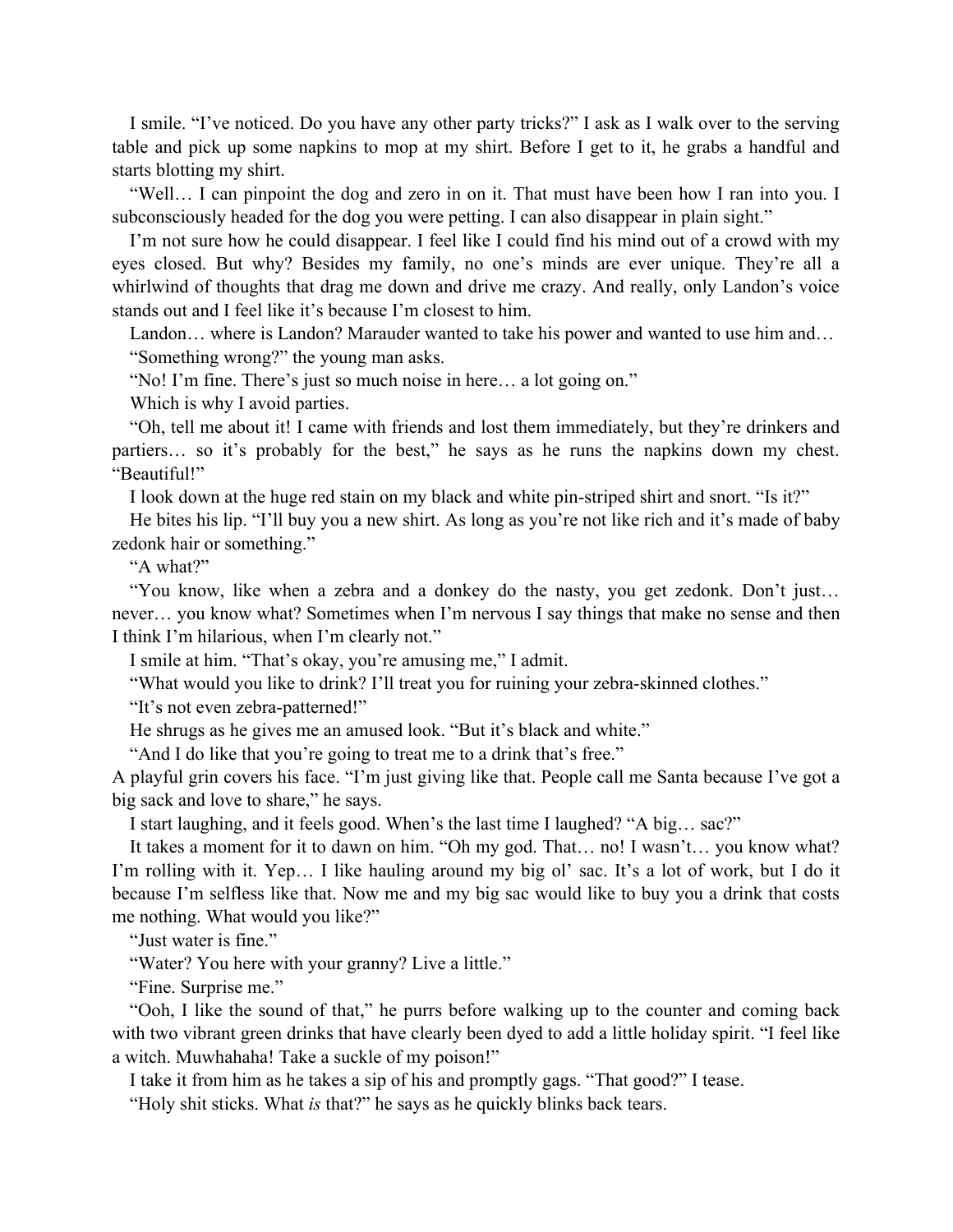I tentatively take a tiny sip that instantly burns. "Is this acid? Are you trying to kill me?"

"That would mean I'm trying to kill myself as well, and I'm too pretty to die!" he says. "Let's chug it."

"Let's not!"

He starts laughing as he grabs my wrist, fingers wrapping around me as he tugs me after him. "Wait… I suppose I didn't ask if you wanted me to kidnap you. Oh my gosh, how embarrassing. If you're like 'Hey, man. You're fucking weird, go sit in the corner with the dog,' I'll get it."

I smile at him because even if he is a little forward, my mind is so calm around him. I feel like I would follow him anywhere just for the peace that is wrapping around me. "Hey, if you're planning on sitting in the corner with the dog, count me in."

"Do you like dogs?"

"I'm more of a cat person, but I love dogs as well."

"That's hot," he decides, which makes me shake my head. "When I was a kid, I wanted to be a veterinarian."

"And now?"

"Ooh, hard question. Do you want an honest, honest answer? Or just like a joke, because the joke will be better, I promise."

"Honest."

"Alright. Here's as honest as I'll ever get with you. I want to be… part of a family. Stupid, huh? It's not really a job, but it's what I want. I get jealous of all those sappy assholes with the awesome families and people who care about them. Mostly around Christmas. The Christmas family holiday togetherness gets to me a little, I think. Forget I said any of that. My god. I don't know why I said any of that. It was stupid."

I think about my family, and it makes me ache for some reason. "It's not stupid at all. My family's made up of... uniquely crazy people, but I love them."

He smiles at me. "Rub it in."

I look at him in horror. "Oh my god! No! I'm sorry!"

He starts laughing. Like a full belly laugh. "I'm just joking! I just wanted to tease you a bit."

"Oh… well… I'm sure you'll find that someday."

"My plan is to get rich and buy myself a family. That way, if they suck, I can just fire them and get a new one."

"You're not allowed. That's what having a family is all about. You're stuck with them whether you like them or not. Do you want my family? One brother doesn't want to do anything but read, the other brother could give a rock a run for its money by who can be dumber. And my parents… don't get me started on them."

"It's clear you're close to your family."

"I miss them."

"Why do you miss them? Why aren't you with them?"

I try to think about it, but every time I do that haze comes back and with it comes the voices.

But if I ignore it and fixate everything on...wait a minute. "What's your name?"

"Huh?"

"We've been talking for like fifteen minutes and you never told me your name."

"Oh!" He starts laughing. "It's Alex! And you?"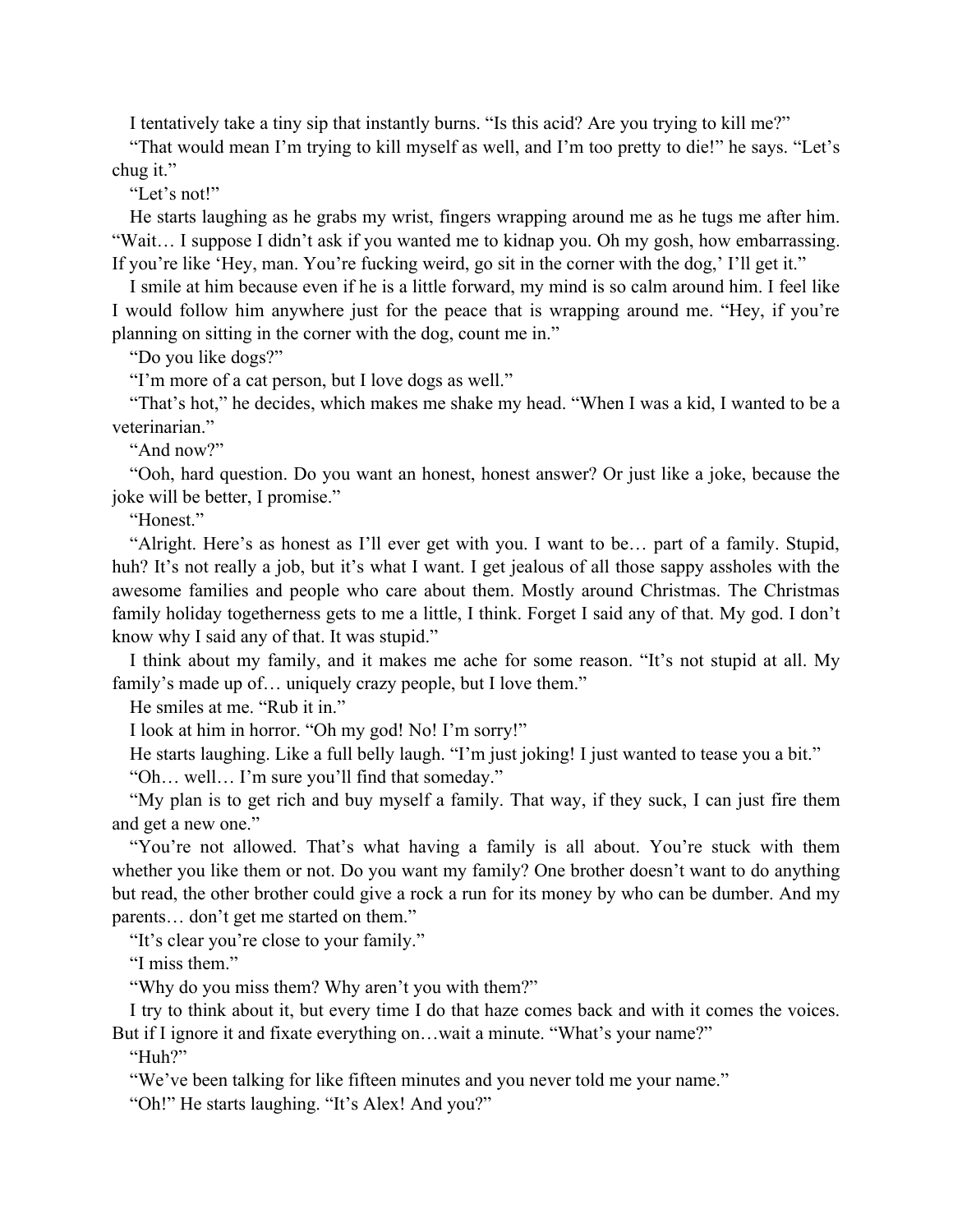"Nolan," I say before wondering if I shouldn't have given him my real name.

"I went to school with a Nolan. When he found out I was gay, he pulled me to the side and asked me how I figured out I was gay. Of course, I told him that I got a letter like how Harry Potter got his Hogwarts letter. And of course, the moment I got home I wrote him this magnificent letter welcoming him to Gaywarts and slipped it into his mailbox. So he comes to school the next day telling *everyone* about his letter, and that's when the teacher explains to him that people don't get a gay letter."

I start laughing. "Sounds like you knew how to make friends," I say.

"I was a… strange child, but everyone loved me, so it worked. He ended up coming out years later, so really, I think I was kind of like a fortune teller."

"Or maybe he could have used your guidance back when he asked?"

"Hmm…" He thinks about it for a moment. "Nah, my solution was *way* better. I mean, you gotta give to me. Gaywarts? Man, I was the smartest kid ever."

"It is pretty funny, and I love that that's how it ended."

"I know. What about you? Any embarrassing childhood stories you'd like to tell me? We've only known each other for minutes, but we might as well toss it all out on the table now."

I think about my childhood filled with villain tasks and crazy parents. Breaking into stores and stealing stuff. It makes me ache to be with my family, even if they weren't the best of people. "Nope. I was actually perfect as a child."

"Wow, that's amazing. I hope someday I can grow up to be just like you, then."

"I mean, you could try, but don't be heartbroken when you don't even come close. By the way… what am I supposed to do with this horrendous drink?" I ask.

"You could dump it down my shirt like I did to you, so I don't have to buy you a new donkzskinned shirt."

"Now you're just making shit up."

He snickers. "You're the one choosing to wear it."

"I don't look like a zebra or a donkey or… whatever that third thing is."

"A donkbra."

"Yes, that."

"Nah, you're too cute for that. Do you want to dance?"

"Does it look like this body knows how to dance?" I ask.

"That's why I asked. I want to be the best dancer for once."

"No thanks to the dancing. Sitting in the corner with the dog sounds better."

He grins at me and holds his hand out. "Live a little."

And for some reason, I set my hand right into his and a grin explodes across his face. He does a little body jig in front of me, swaying his cute ass as he pulls me toward the dance floor. As we're nearing it, a girl in a sexy Santa outfit who'd clearly been hired to work for the party rushes up to us, arms laden down with reindeer antler headbands and Santa hats. She slides between us, almost pulling our hands apart as she pops out her ass, right into Alex's groin, and sets a Santa hat on my head before turning around.

"And you look like a naughty, naughty reindeer," she says as she slides a reindeer headband onto his head. And then off she goes for the next unsuspecting victim.

Alex looks up at me with wide eyes as one of his antlers flops over, whatever had been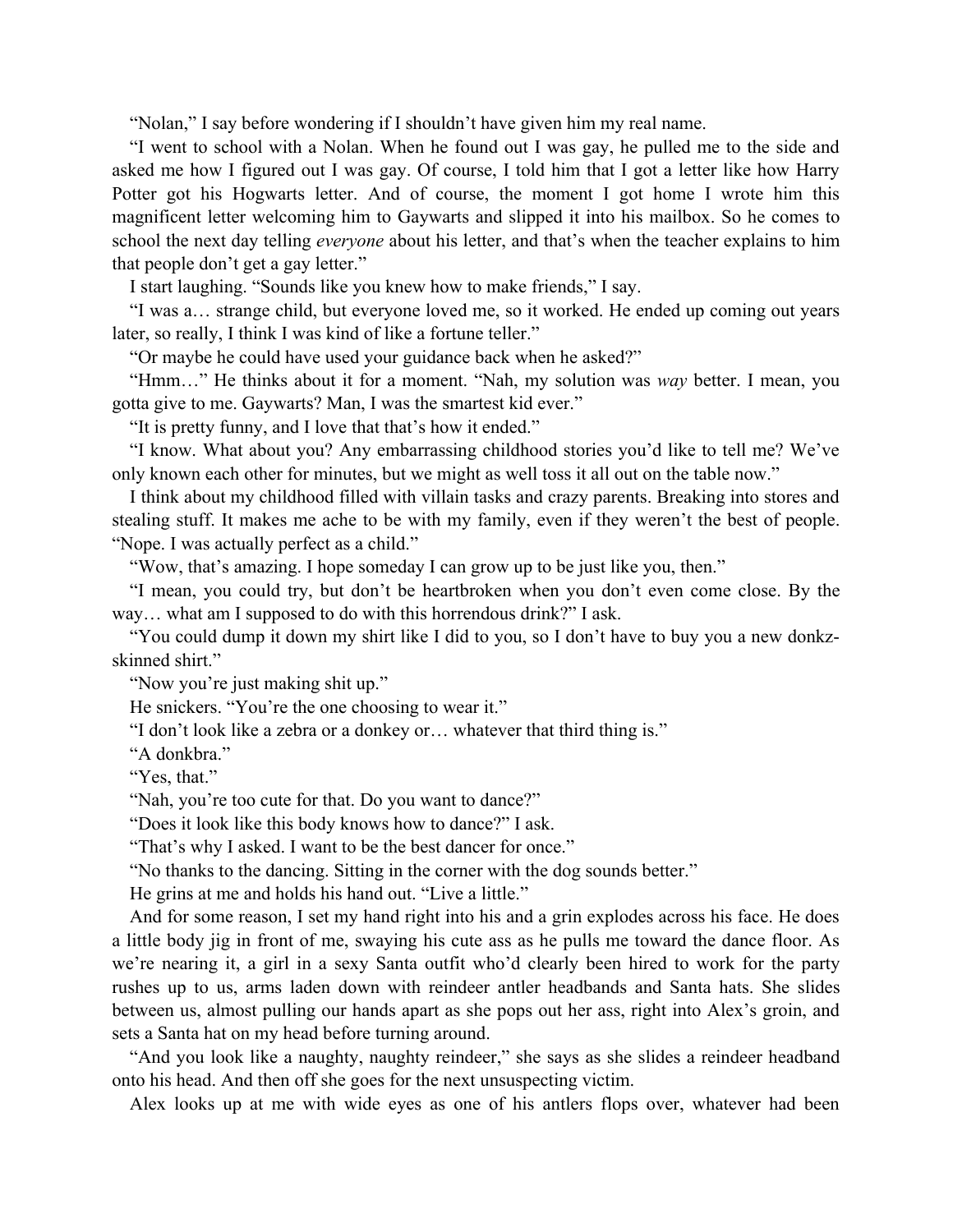holding it up inside clearly broken. "I think I just made it to second base with a woman and it was terrifying," he says. "I think this reindeer is broken."

"So's your antler," I say with a grin.

He pops the headband off, looks at the hanging antler and nods. "Drooping like my penis," he says as he holds it down at groin level.

"Is your penis that big too?"

"It's a lot to handle, I know, but it's a burden I was born with. And I don't know about you, Santa, but I know just where you can park your sleigh."

"Oh my god."

He starts laughing. "I'm joking. I'm not that forward. Usually. Really. I'm drunk on the one sip of kerosene they tried passing off as alcohol," he decides as he sets his drink on a random person's table. "Do you want your arsenic?"

"No thanks."

He grabs it and sets it on another table before yanking me onto the dance floor. "*Santa, baby*," he starts singing, and I'm surprised by his rich voice. "*Won't you come into my chimney tonight*… I don't think those are the lyrics. I think I just made it dirty."

"You mean it wasn't dirty before?" I ask as he drapes his arms over my neck.

"I don't know! But my mind is like a gutter. What about you, Santa?" he asks as he sways back and forth, and I find myself mesmerized by him. He could literally jump into the chicken dance, and I'm convinced I would find him breathtaking just because my power is in love with his mind.

"Have I taken your breath away with my phenomenal dancing skills? I call this one the seat belt," he says as he starts miming putting a seat belt on.

"You have… you're astounding."

He snickers. "Thank you. I'm channeling my great-grandfather who worked the stripper pole for many years. There weren't poles back then, so he just twirled around the hitching posts."

"Do you even know what you're going on about?"

"I don't know. When I'm nervous my mouth just runs. I feel like I have to fill the air with words. I'm so awkward at these things… and you saved me from embarrassing myself too much. Like I've embarrassed myself some, especially with the dirty jokes, but you seem semi-amused."

"Or maybe it's pity?" I joke.

"*Or* it's pity. Wanna bet money on how many more times I can embarrass myself?"

"If it means you'll hang around longer, sure," I say, and I even surprise myself.

He grins at me, and that's when Racer steps up to me and clears his throat. It feels like everything crashes back down onto me. The noise, the voices, Marauder. I feel stifled again, my mind a thick fog I can't work my way through.

"What the fuck are you doing?" Racer asks.

"This your boyfriend?" Alex whispers.

I snort because there's no way in hell I'd do anything with Racer besides punch him in the face for disrupting everything. I open my mouth, dying to tell him to fuck off, but Racer narrows his eyes and I feel that suppressing feeling washing over me again. "Let's go."

"Give me a minute—"

He grabs my arm, grip tightening. "Now."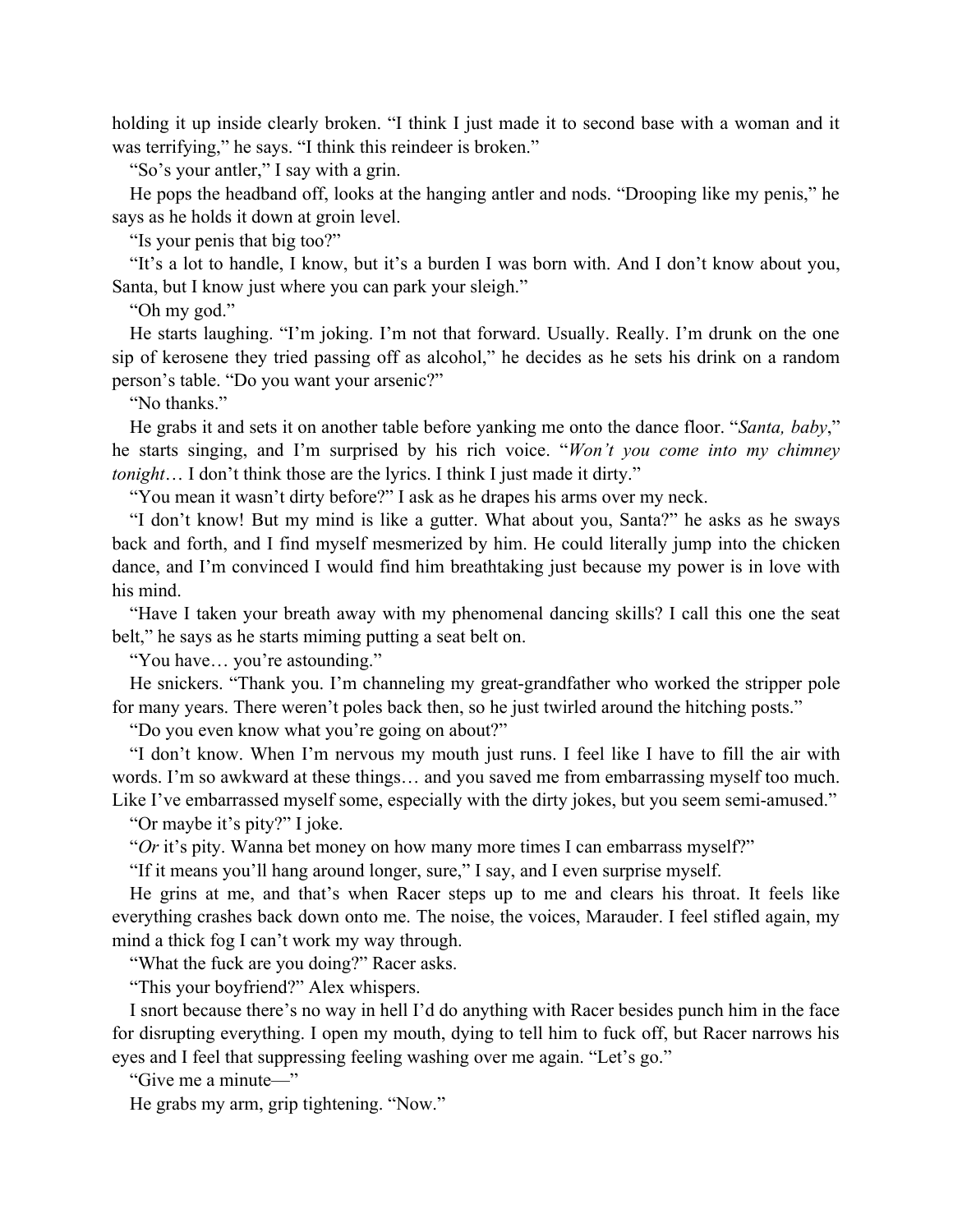I narrow my eyes before glancing down at his hand. I step into him. "Get your hand off me."

He retrieves it and I turn to Alex. "I apologize, you're going to have to go back to talking to the dog in the corner. I need to go."

"Boo. I would try to fight him for you, but I think I'd get my ass kicked," he says as he waves at Racer who towers over him, even though Alex isn't short.

I snort. "Don't worry, I can fight my own battles, but I had a prior… engagement that I have to fulfill. It was nice meeting you."

He bites his lip. "Yeah… you sure you don't want to hang around some more? I mean… you could reschedule with them, can't you?"

Oh god, do I want to. I want to escape it all and follow him around as he makes everything in my brain lessen, but I can't because I know that if I do, Marauder could make the voices come back—all of them—and I can't live like that again.

"Sorry," I say as I turn from him and follow Racer.

Every step I take away from him, the pounding in my head grows worse, the whispered voices thicken. Why does this keep happening? Why can't it just go away? Why can everyone else control their powers and I'm left with this insanity beating violently against my brain? It feels like I'm constantly being kicked in the head again and again.

"What the fuck were you doing? You were supposed to be on lookout," Racer growls. I don't bother answering him because I don't give a shit what he has to say. All I know is that he shouldn't fuck with me when my head is pounding like this.

I don't even know what we're doing until he pulls the door open to a room and I hear a woman walking up to him. I plan to stay back, but that's when I feel a familiar mind. One that is as soothing as it is crazy.

Landon.

Oh no. Racer can't get to him first. Is that what he's reaching into the room for?

I rush forward as Racer steps inside, and I shout, "Landon—" preparing to make him move or run, but he's not there. Instead, there's a woman and a man I don't recognize standing with Hazel. And… a man tied up on the ground?

"They're trying to steal the globe!" Hazel shouts as she runs for the door.

## Lex

I know I was supposed to keep Nolan preoccupied, but I didn't know what to do once Racer got there. If Nolan wasn't willingly going to allow me to drag him after me, what was I going to do? Burn him into submission?

I feel uneasy at the thought but realize that I should probably find the others. I squeeze through the thickening crowd. There are so many people here now that I feel like I can barely move without bumping into others. I'm tall... ish, but I still can't see either of them, and Landon is small enough he'd probably get lost in this crowd.

Fuck.

I wander for a bit to see if I can find anything else before meeting up with the others. Just as I'm planning on reaching out to Landon and August, I see Hazel making her way to the front of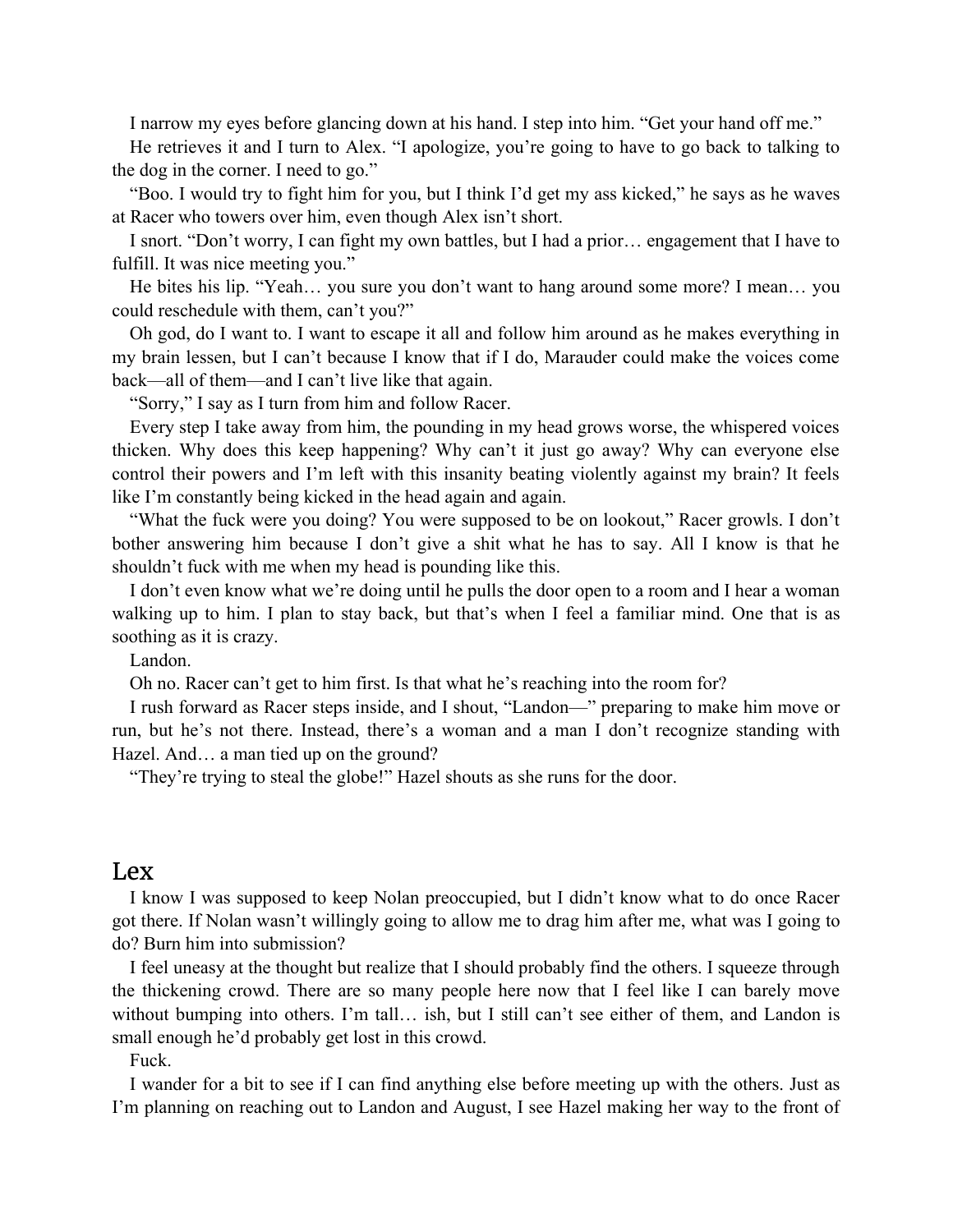the room. The noise begins to die down as she stands there in a pretty red dress and an "I'm a bitch" look on her face.

"Evening, ladies and gentlemen. I would like to talk to all of you for just a moment before the festivities begin!"

And that's when I see that she has the globe in her hand. I can *feel* her words the moment she begins speaking them and I turn away, praying that her power won't affect me. If she took control of me with my power of fire, she could kill so many. I've lived with it for years and I can't control it. In the wrong hands, it would spell destruction, and that's what they want.

I quickly back away, shielding my face, which seems to be helping me, because everyone else seems mesmerized by her already as she speaks about the hell of the superhero group.

That's when I see August and Landon and rush for them. I grab onto Landon's arm and he spins around to face me before realizing it's me.

"Landon, I turned away when she was talking, and it didn't seem to affect me. Maybe she needs visual attention? Or maybe it doesn't affect supers? But she just… everyone got pissed about the superheroes and then she was just gone. I don't know where Nolan went either," I admit.

"Fuck. I bet Racer pulled them back," August says.

That's when I realize that I was able to notice them because the illusion is gone. I open my mouth to say something, but the earpiece comes to life and Valerie begins speaking before I can do anything. "Wyatt said there are mobs heading toward the Superheroes United base. I think they're planning on targeting it and bringing it down."

August plugs one ear to hear better. "We're headed out now, or at least trying to. It's hard to get anywhere when everyone is pushing and shoving, but we'll stop them before they reach it," August says. He rushes for the door as a woman I don't recognize steps in front of it, like she's planning on blocking our path. The lights in the room flicker as she looks up at us, confident in what she's about to do.

"Guys, they're heading toward the van. Hurry up, we need to move before they realize we're inside," Valerie says through the device in my ear.

August rushes forward, ready to face her as I watch from where I stand. I know I should do something, but with so many people moving around, will I be able to control it? Will my power take control of me? I bite my lip as I think of what could happen if I lose control.

"Don't touch her!" Landon yells as electricity sparks around her.

August pulls back and suddenly all of the furniture in the room flings to the right, directly in front of us, slamming into the far wall. None of it touches the woman, but it makes her jerk back. Landon seems disappointed in his power to control anything. If he had his power, I could just sit back and let him handle all of it.

"We have to move. What's going on?" Valerie asks as I hear loud noises coming from their end.

"Go without us, we have a bit of a dilemma," August says.

The villain lifts her hands and electricity sparks along the ground as it races toward us, and I know that if I don't do something, someone could get hurt. August and Landon don't have the powers to fight this. When they still have the others to face, they shouldn't be wasting their power on someone like her.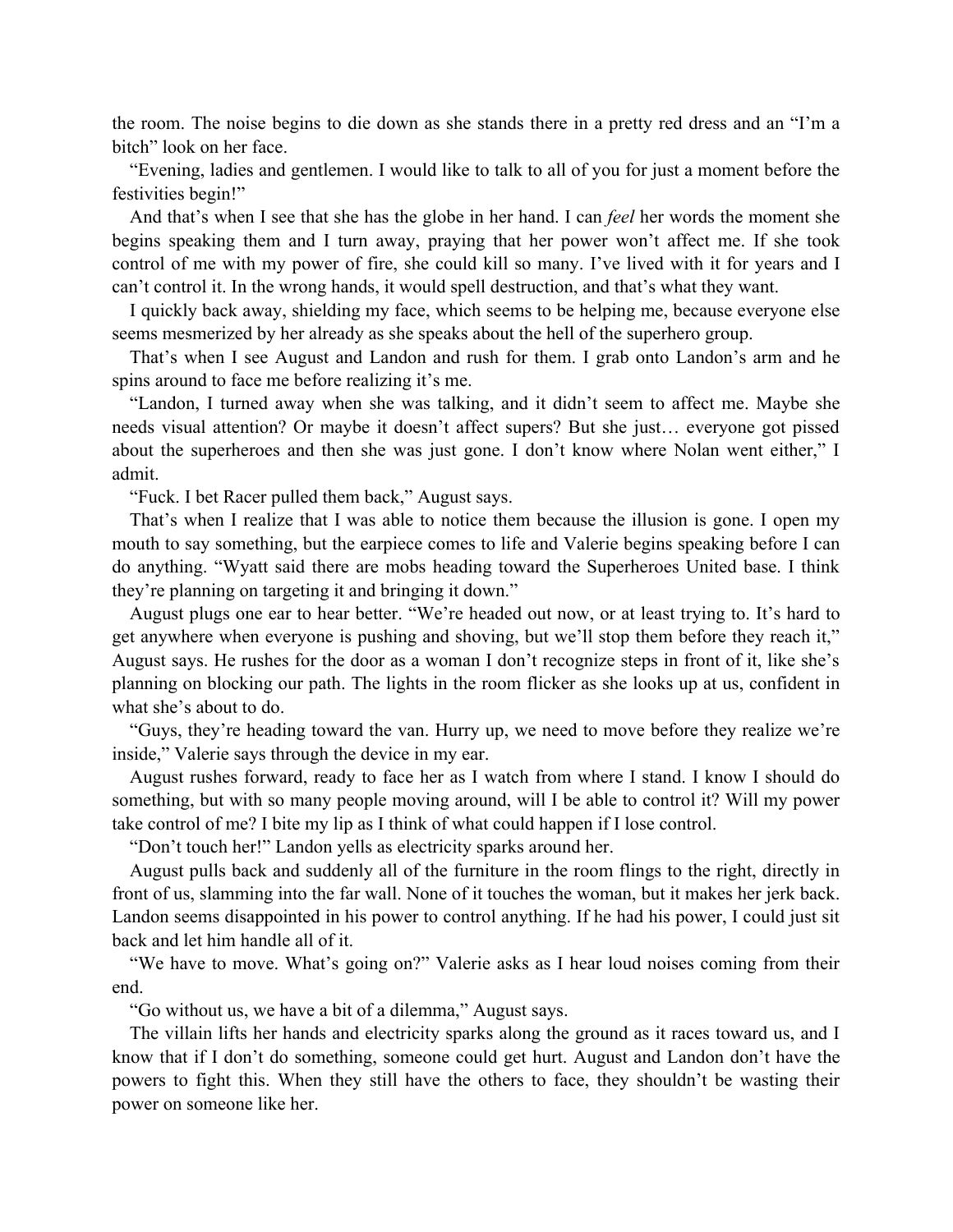I take a deep breath and step between August and Landon and draw my hand up as electricity races for us. My fire flows freely, rushing forward, thrilled to be set free. It clashes with her electricity, fighting against it.

"I'll deal with her," I say as the fire spikes, then explodes. It's so eager to be free that it makes me nervous. It's like a being of its own. One that cannot be controlled.

Landon hesitates, but August pulls him back and they begin to run. Now it's just me and the woman. I call my fire off and watch her for a moment. "Please just walk away," I say.

She flings her hand through the air and the light bulbs break, sending the place into darkness. I call my fire, lighting up the room as she rushes at me, clearly planning on touching me, telling me that she could shock me if I let her get close enough that she could. But I only let a little fire out at a time. I can't let it free; I can't risk it. But as she keeps moving, she begins to realize that the only fire I throw in front of her is small flames that she can easily move through.

I back up as she draws closer until I slam into a chair. I trip and nearly fall as she moves confidently now. She's not afraid of me. She thinks I'm weak. But I *am* weak. Because I can't control this fucking fire that rages inside me. It's rumbling in me, wishing to tear out of me and destroy everything in its path.

I should have left this to August or Landon; even with Landon's power giving him fits, it still listens better than mine.

And that's when the dog Nolan had been petting when I ran into him races into the room looking confused. He sees me, and the villain swings her hand, making the dog cry as I look at the woman in horror.

"You're seriously going to hurt a dog?" I say as I reach over and scoop him up as he whimpers in my arms.

"I think you should worry about yourself," she says as electricity races after me. In a moment of panic, as the dog scrambles in my arms out of fear, I throw my fire up to stop her. It was just meant to push her back, to keep her away, to keep the dog and me safe.

But the power *flows* out of me. It's like a dam has broken and it floods out. It slips free of me as the flames burst out of the ground like they're made of nothing but air. I try to stop it, I try to clamp the fire back down, but my power is free and uncontrollable. I beg it to come back, I beg it to stop, but the flames eat up the ground as I hug the terrified animal tightly. The woman jerks back and begins to run, fear encompassing her as I fight to stop it, order it to stop, but nothing happens. I stuff the dog under my jacket, hoping to keep him safe.

"Please, stop," I beg even though I know it won't listen. Flames rush in a circle around me, whipping out as they *eat* everything. The floor, the carpet, the furniture. It's like it's a wild creature, consuming it all.

And I feel like a child again. A child as I stand there, watching it take everything again. And I pray that everyone escaped the house while they still could. Most seemed to have left with Hazel. Did they all get out? Or did I kill someone again?

Instead, I'm left standing there as the fire eats everything but the circle of ground I stand on, blistering heat rising around me, but never hurting me or singeing me. I am the only thing my power has never harmed.

As soon as the fire consumes the house, it seems satisfied. It doesn't reach out any farther, leaving me standing in the middle of ash and destruction until someone from Superheroes United